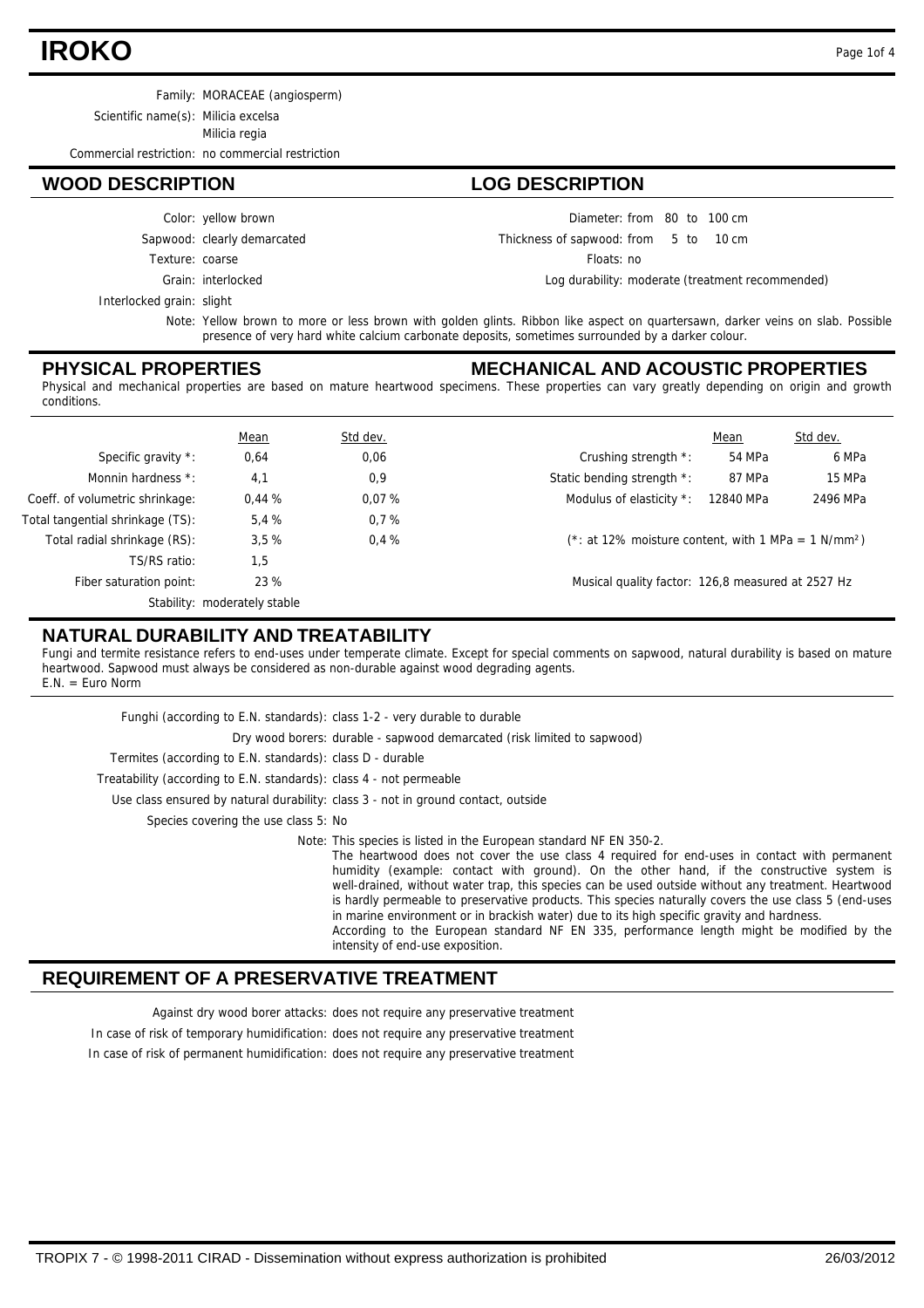# **IROKO** Page 2/4

#### **DRYING**

| Drying rate: normal             |                                                                                                     | Possible drying schedule: 2 |          |          |                  |
|---------------------------------|-----------------------------------------------------------------------------------------------------|-----------------------------|----------|----------|------------------|
| Risk of distortion: slight risk |                                                                                                     | Temperature (°C)            |          |          |                  |
| Risk of casehardening: no       |                                                                                                     | M.C. (%)                    | dry-bulb | wet-bulb | Air humidity (%) |
|                                 | Risk of checking: no risk or very slight risk                                                       | Green                       | 50       | 47       | 84               |
| Risk of collapse: no            |                                                                                                     | 40                          | 50       | 45       | 75               |
|                                 | Note: Spacer sticks often leave marks. A vertical surface<br>drying is recommended before stacking. | 30                          | 55       | 47       | 67               |
|                                 |                                                                                                     | 20                          | 70       | 55       | 47               |
|                                 |                                                                                                     | 15                          | 75       | 58       | 44               |

This schedule is given for information only and is applicable to thickness lower or equal to 38 mm. It must be used in compliance with the code of practice.

For thickness from 38 to 75 mm, the air relative humidity should be increased by 5 % at each step.

For thickness over 75 mm, a 10 % increase should be considered.

#### **SAWING AND MACHINING**

Blunting effect: fairly high

Sawteeth recommended: stellite-tipped

Cutting tools: tungsten carbide

Peeling: good

Slicing: nood

Note: The calcium carbonate deposits in some logs severely damage tools. Very irritant sawdust. Risks of tearing (irregular grain).

#### **ASSEMBLING**

Nailing / screwing: good

Gluing: correct

#### **COMMERCIAL GRADING**

Appearance grading for sawn timbers: According to SATA grading rules (1996) For the "General Purpose Market": Possible grading for square edged timbers: choix I, choix II, choix III, choix IV Possible grading for short length lumbers: choix I, choix II Possible grading for short length rafters: choix I, choix II, choix III For the "Special Market": Possible grading for strips and small boards (ou battens): choix I, choix II, choix III Possible grading for rafters: choix I, choix II, choix III

#### **FIRE SAFETY**

Conventional French grading: Thickness  $> 14$  mm : M.3 (moderately inflammable) Thickness < 14 mm : M.4 (easily inflammable)

Euroclasses grading: D s2 d0

Default grading for solid wood, according to requirements of European standard EN 14081-1 annex C (April 2009). It concerns structural graded timber in vertical uses with mean density upper 0.35 and thickness upper 22 mm.

### **END-USES**

Exterior joinery **Interior interior interior interior interior interior interior interior interior interior interior interior interior interior interior interior interior interior interior interior interior interior interi** Flooring Sliced veneer Ship building (planking and deck) **Interior panelling** Interior panelling Cabinetwork (high class furniture) Turned goods Current furniture or furniture components **Light carpentry** Cooperage Glued laminated Cooperage Glued laminated Stairs (inside) Veneer for interior of plywood Veneer for back or face of plywood Vehicle or container flooring Bridges (parts not in contact with water or ground)

Note: Filling recommended. Wood sometimes resistant to wood finish product: IROKO contains a non-saturated phenolic compound, the chlorophorin, which is a powerful anti-oxidant. It is then necessary to use paints or varnishes without free siccative oil, it is to say, synthetic resin based paints or varnishes such as vynilic paints or polyurethane varnishes that can also be used as undercoat.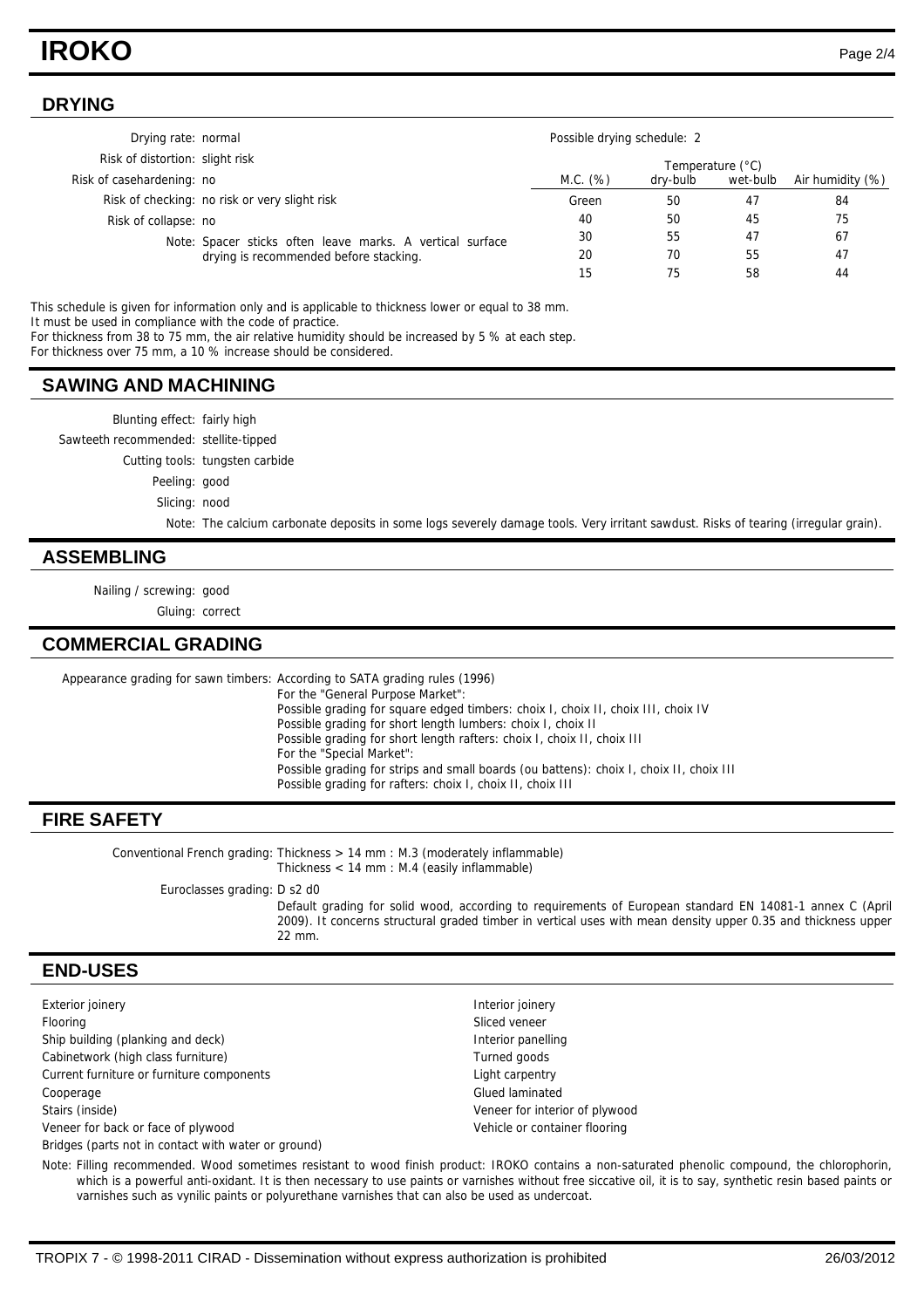## **MAIN LOCAL NAMES**

| Country                          | Local name     | Country                          | Local name     |
|----------------------------------|----------------|----------------------------------|----------------|
| Angola                           | <b>MOREIRA</b> | Benin                            | LOKOTIN        |
| Cameroon                         | ABANG          | Congo                            | KAMBALA        |
| <b>Ivory Coast</b>               | <b>IROKO</b>   | Gabon                            | ABANG          |
| Gabon                            | MANDJI         | Ghana                            | <b>ODOUM</b>   |
| Guinea                           | <b>SIMME</b>   | <b>Equatorial Guinea</b>         | ABANG          |
| Liberia                          | <b>SEMLI</b>   | Mozambique                       | <b>MUFULA</b>  |
| Mozambique                       | TULE           | Nigeria                          | <b>ROKKO</b>   |
| Central African Republic         | BANGUI         | Democratic Republic of the Congo | KAMBALA        |
| Democratic Republic of the Congo | LUSANGA        | Democratic Republic of the Congo | <b>MOKONGO</b> |
| Democratic Republic of the Congo | MOLOUNDOU      | Sierra Leone                     | <b>SEMLI</b>   |
| Belgium                          | KAMBALA        |                                  |                |